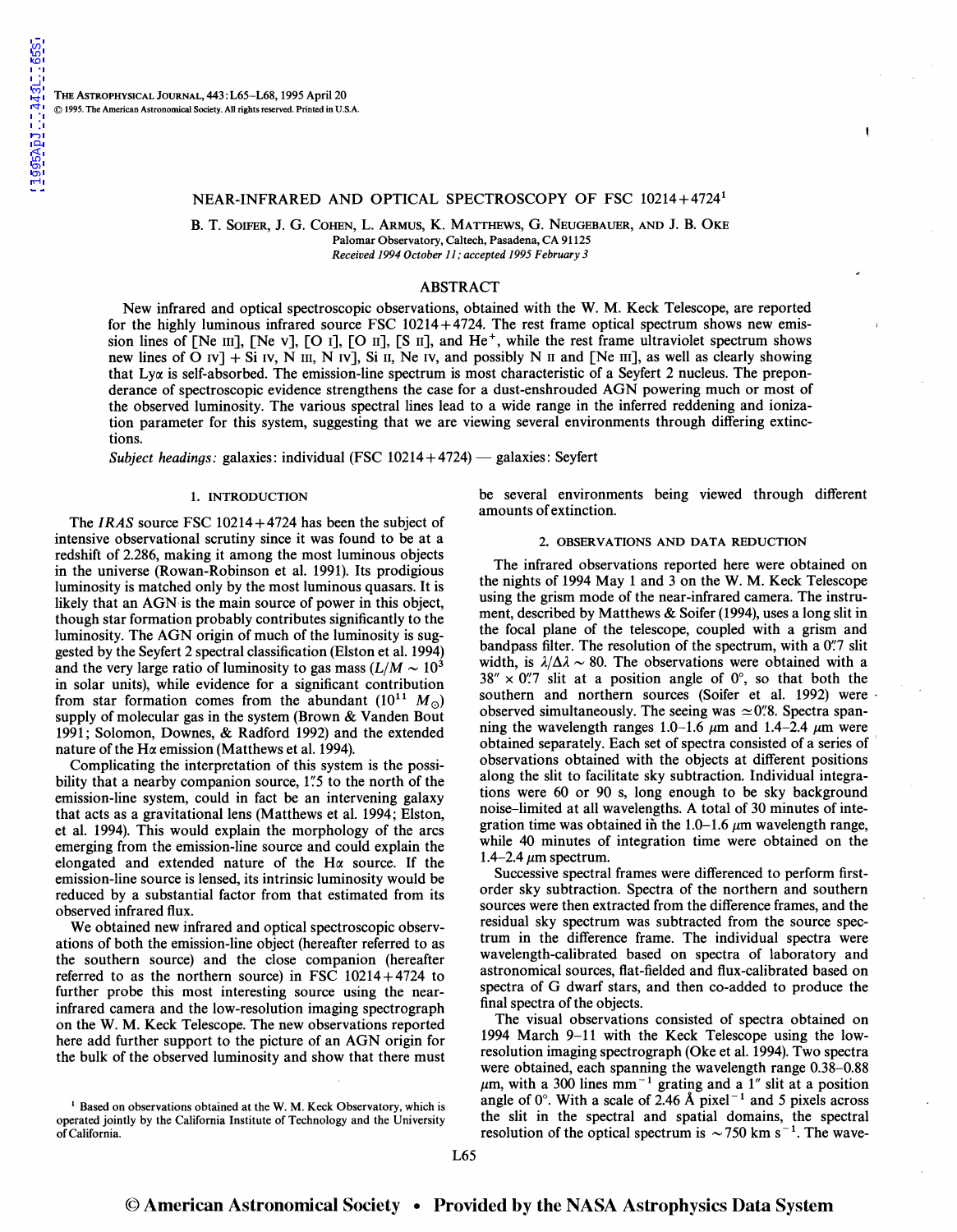[1995ApJ...443L..65S](http://adsabs.harvard.edu/abs/1995ApJ...443L..65S)

L995ApJ

 $\overline{\phantom{a}}$ 

.443L..65S

length calibration was obtained from spectra of an argon or neon lamp. The airmass for the spectra was  $\sim$  1.25. The exposure times were 3000 and 3600 s. Observations of the standard star GD 248, also taken through a 1" slit, were used to convert the observed spectra of FSC  $10214 + 4724$  to flux density.

#### 3. RESULTS

The infrared (rest frame optical) spectrum of the southern source in FSC  $10214+4724$ , plotted as flux density versus wavelength, is presented in Figure 1. The identified emission lines in the spectrum are indicated in the figure. Table 1 contains the equivalent widths and fluxes of these lines relative to H $\alpha$ . None of the (rest frame) optical emission lines were resolved, leading to a limit on the full width at half-maximum (FWHM) of  $\Delta v \leq 3000$  km s<sup>-1</sup>. The ratio [N II]/H $\alpha$  was taken from the work of Elston et al. (1994).

The rest frame optical spectrum of the southern source is rich in the emission lines expected in AGNs. In agreement with the observations of Soifer et al. (1991, 1992) and Elston et al. (1994), the lines of  $H\alpha + [N II]$  and  $[O III]$  are seen to be quite strong. The present observations show that other strong lines expected in AGNs are also present. All of the strongest lines identified in the spectrum of Cygnus A (Osterbrock 1989, p. 320) that are accessible in the atmospheric windows appear to be present in this spectrum. What is most unusual about the observed spectrum is the apparent strength of the rest frame UV lines of [Ne III] 3869 Å and [Ne v] 3345 Å, 3426 Å and the weakness of the [O II] 3727 Å line.

The low-dispersion visual (rest frame UV) spectrum of the southern emission line source is displayed in Figure 2. In addition to the strong emission lines of  $N$  v,  $C$  iv,  $He$  ii,  $C$  iii], and Ne IV previously reported by Rowan-Robinson et al. (1991, 1993) and Elston et al. (1994), many weaker lines are clearly present. These range from low-excitation lines such as N 11 and Si II to moderate excitation lines such as O IV] + Si IV. Ly $\alpha$ is clearly present, though its peculiar profile and weakness relative to N v are abnormal for AGNs. The profile of  $Ly\alpha$  is repeatable in the various spectra obtained, and so is quite reliable. The double-peaked profile of  $Ly\alpha$  suggests that it is significantly self-absorbed. There is a weak, unidentified line



FIG. 1.-The near-infrared (rest frame optical) spectrum of the emissionline (southern) source in FSC 10214+4724. The points represent the flux density per unit wavelength interval, plotted vs. wavelength; the thin line represents the uncertainties in the measured flux density, plotted vs. wavelength. The observed wavelengths are plotted along the bottom, while the rest frame wavelengths are plotted on the top. The regions of strong atmospheric opacity are omitted from the plot. All of the strong emission lines are indicated.

that is blended with  $C$  III]. Table 2 reports the equivalent widths, measured FWHM and fluxes for the identified lines in the rest frame UV spectrum. The FWHM was determined from the best-fit single Gaussian to the line profile and has had the instrumental resolution removed. The widths of the (rest frame) ultraviolet lines are as large as  $FWHM \sim 1700$  km s<sup>-1</sup>, which is greater than values generally associated with Seyfert 2 nuclei.

We obtained spectra of the northern source in the infrared (rest frame optical) and optical (rest frame ultraviolet). These are of significantly lower signal-to-noise ratio than the spectra presented in Figures 1 and 2, and no spectral features, either lines or continuum breaks, that can confidently be associated

| <b>OBSERVED STRENGTHS OF REST FRAME OPTICAL EMISSION LINES</b> |  |  |  |  |  |  |  |
|----------------------------------------------------------------|--|--|--|--|--|--|--|
|                                                                |  |  |  |  |  |  |  |

TABLE 1

| ID                                            | Observed<br>Wavelength<br>$(\mu m)$ | Equivalent Width <sup>a</sup><br>$(\mu m)$ | R <sup>b</sup>  |
|-----------------------------------------------|-------------------------------------|--------------------------------------------|-----------------|
| [NeV]                                         | 1.094                               | $2.0 + 0.6 \times 10^{-2}$                 | $0.36 \pm 0.13$ |
| [NeV]                                         | 1.127                               | $6.2 \pm 0.6 \times 10^{-2}$               | $1.17 + 0.20$   |
| [O II]                                        | 1.232                               | $3 + 2 \times 10^{-3}$                     | $0.07 + 0.05$   |
| [Ne <sub>III</sub> ]                          | 1.272                               | $4.3 \pm 0.3 \times 10^{-2}$               | $0.88 \pm 0.15$ |
| $\Gamma$ Ne $\text{III}$                      | 1.301                               | $1.2 + 0.3 \times 10^{-2}$                 | $0.25 \pm 0.08$ |
| $\lceil S \text{ II} \rceil + \text{H}\delta$ | 1.337                               | $8.5 + 3.2 \times 10^{-3}$                 | $0.18 + 0.07$   |
| Не п                                          | 1.541                               | $9.9 + 2.6 \times 10^{-3}$                 | $0.20 \pm 0.06$ |
| $[O \text{ m}]$                               | 1.640                               | $2.0 + 0.3 \times 10^{-1}$                 | $4.50 + 0.64$   |
| [0]                                           | 2.067                               | $8.5 + 2.3 \times 10^{-3}$                 | $0.14 + 0.04$   |
| $H\alpha + \lceil N \ln \rceil$               | 2.149                               | $1.63 + 0.03 \times 10^{-1}$               |                 |
| Hα                                            |                                     | $6.5 + 0.9 \times 10^{-2}$                 | $1.00 + 0.14$ ° |
| $\lceil N \rceil$                             |                                     | $9.8 + 1.4 \times 10^{-2}$                 | $1.50 + 0.21$ ° |
| $\lceil S \ln \rceil$                         | 2.202                               | $8.5 + 2.3 \times 10^{-3}$                 | $0.13 + 0.04$   |
| $[Ar \; \text{III}]$                          | 2.330                               | $5.9 + 2.0 \times 10^{-3}$                 | $0.09 + 0.03$   |
| $[0 \text{ m}]$                               | 2.399                               | $1.4 + 0.4 \times 10^{-2}$                 | $0.18 + 0.06$   |
|                                               |                                     |                                            |                 |

Observed.

 $\mathbf{b}$   $R = F(\text{line})/F(\text{H}\alpha)$ .

' From Elston et al. 1994.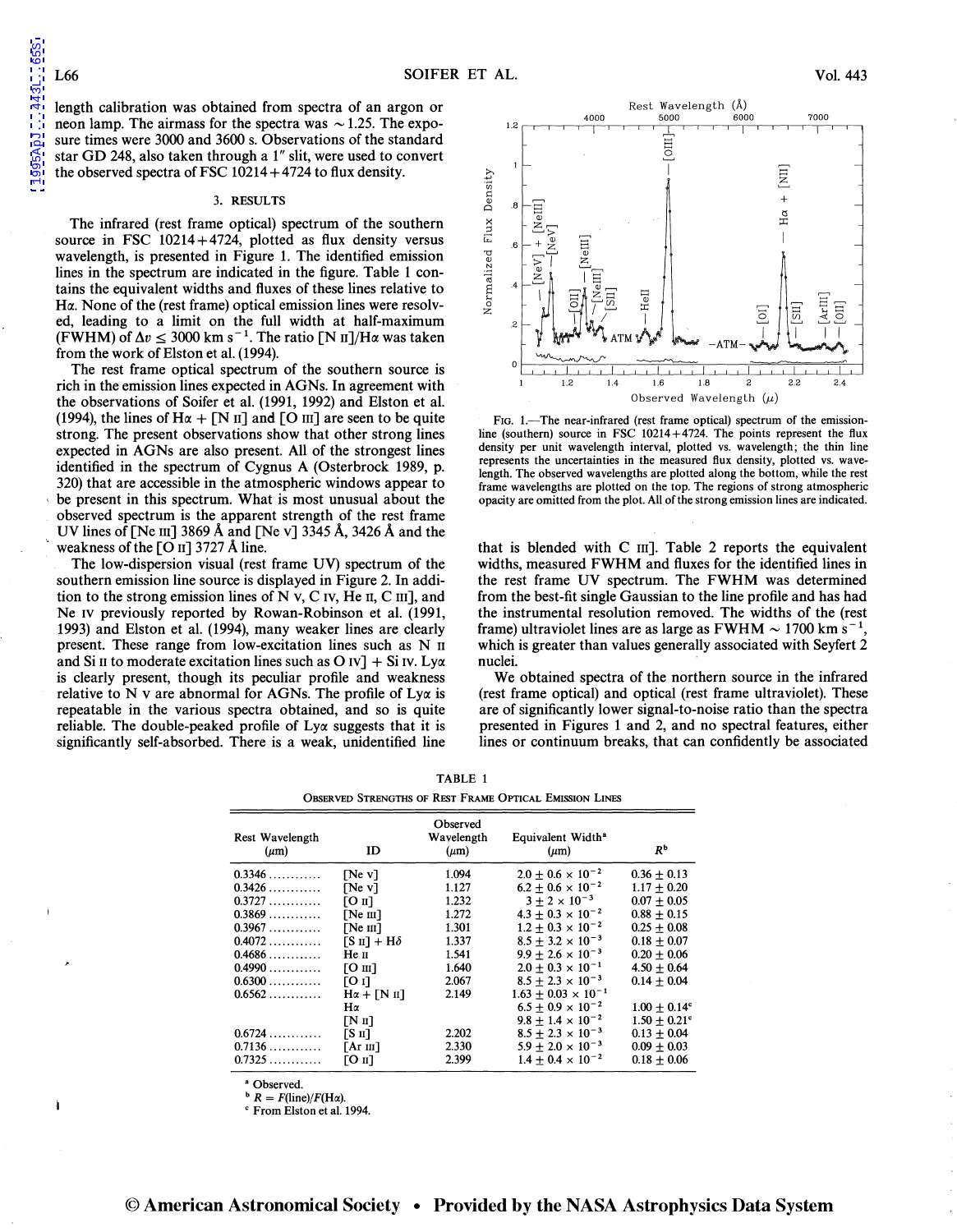

FIG. 2.—The optical (rest frame ultraviolet) spectrum of the emission-line source in FSC 10214+4724. The flux density is plotted vs. wavelength. The observed wavelengths are plotted along the bottom, while the rest frame wavelengths are plotted on the top. The identified emission lines are indicated in the plot.

with the object are apparent. Weak emission lines at the wavelengths of the observed lines of  $[O \text{ III}]$  and  $H\alpha$  in the southern source are present in the spectrum of the northern source, but because these lines are quite bright in the southern source, it is likely that they are simply spillover from the southern source. Thus the present observations cannot address the question of whether the northern source is indeed at the same redshift as the southern source or is an intervening gravitational lens. With somewhat better seeing, such observations would be quite feasible on the Keck Telescope.

### 4. DISCUSSION

The rest frame visual/UV spectrum of FSC  $10214+4724$ shows emission lines from a wide range of elements and ionization states, ranging from [O I] 6300 Å to [Ne v] 3345 Å, 3426 A. The detection of the Ne v lines demonstrates the presence of 100 eV ionizing photons, thereby giving strong support to the picture that a substantial fraction of the luminosity in this source originates in a nonstellar source, i.e., an AGN.

The strong far-infrared emission suggests that this source is dusty and possibly heavily obscured, which is consistent with the lack of detection of broad hydrogen recombination lines. This picture of a highly obscured power source is supported by the large H $\alpha$ /H $\beta$  ratio found by Elston et al. (1994), which suggests  $A_n > 5$  mag.

The simple picture of a highly obscured AGN is not, however, consistent with the observations of this source. Qualitatively, the mere detection of the UV lines (Elston et al. 1994) is inconsistent with the model that the entire emission-line region is viewed through  $> 5$  mag of visual extinction. In addition, the observed strong polarization of the rest UV spectrum drops substantially to the rest frame optical (Jannuzi et al. 1994), suggesting that the UV light is scattered from a polarizing dust cloud, and that different physical regions contribute to the observed spectrum.

The detection of the He II 4686 Å recombination line (Fig. 1) along with the 1640 A line reported here and by Elston et al. permits the determination of the reddening between these wavelengths. The observed ratio of the 1640 A and 4686 A lines,  $\sim$  1.3, corresponds to a reddening E(1640 Å–4686 Å) of 1.8 mag, or a visual extinction of  $\sim$  1.1 mag. The visual extinction inferred from the apparent  $Ly\alpha/H\alpha$  line ratio is also 1.5 mag, if an intrinsic line ratio inferred from case **B** recombination theory is assumed (Osterbrock 1989). This is an upper limit to the reddening, since the intrinsic  $Ly\alpha/H\alpha$  ratio could be substantially less than that of case **B** (Osterbrock).

Further evidence for a multiple component model comes from the line strengths in the observed spectrum. Reddeninginsensitive emission-line flux ratios in the observed spectrum were compared with those calculated using the CLOUDY program (Ferland 1991) and found to be inconsistent with a single set of model parameters. A series of models was run with a fixed AGN input ionizing spectrum as characterized by Mathews & Ferland (1987) and Engargiola et al. (1988). The electron density was varied between  $10^2$  and  $10^6$  cm<sup>-3</sup>, and the ionization parameter (photon flux divided by electron density)

| Observed Strengths of Rest Frame Ultraviolet Emission Lines |                                  |                                                  |                                               |                                          |                                                          |  |  |  |
|-------------------------------------------------------------|----------------------------------|--------------------------------------------------|-----------------------------------------------|------------------------------------------|----------------------------------------------------------|--|--|--|
| Rest<br>Wavelength<br>$(\mu m)$                             | ID                               | Observed<br>Wavelength <sup>ª</sup><br>$(\mu m)$ | Equivalent<br>Width <sup>b</sup><br>$(\mu m)$ | <b>FWHM<sup>c</sup></b><br>$(km s^{-1})$ | Flux<br>$(10^{-16} \text{ ergs cm}^{-2} \text{ s}^{-1})$ |  |  |  |
| $0.1216$                                                    | $Ly\alpha$                       | 0.3990                                           | $1.00 \times 10^{-2}$                         |                                          | $11.5 + 1.7$                                             |  |  |  |
| 0.1240                                                      | N v                              | 0.4071                                           | $1.66 \times 10^{-2}$                         | 1740                                     | $18.6 + 2.8$                                             |  |  |  |
| $0.1402$                                                    | $O IV$ ] + Si IV                 | 0.4605                                           | $5.3 \times 10^{-3}$                          |                                          | $3.3 + 0.5$                                              |  |  |  |
| 0.1486                                                      | $N_{IV}$                         | 0.4876                                           | $4.8 \times 10^{-3}$                          | 1410                                     | $3.2 + 0.5$                                              |  |  |  |
| 0.1549                                                      | $C_{I}V$                         | 0.5084                                           | $2.45 \times 10^{-2}$                         | 1270                                     | $15.1 + 2.2$                                             |  |  |  |
| $0.1601$                                                    | [Ne IV]                          | 0.5255                                           | $1.6 \times 10^{-3}$                          |                                          | $0.8 + 0.3$                                              |  |  |  |
| 0.1640                                                      | Не п                             | 0.5383                                           | $1.24 \times 10^{-2}$                         | 890                                      | $7.2 + 1.1$                                              |  |  |  |
| 0.1750                                                      | $N$ III                          | 0.5740                                           | $2.3 \times 10^{-3}$                          | 1480                                     | $1.8 + 0.3$                                              |  |  |  |
| $0.1804$                                                    | $\sin + [\text{Ne}\,\text{m}]$ ? | 0.5922                                           | $1.7 \times 10^{-3}$                          |                                          | $1.0 + 0.3$                                              |  |  |  |
| $(0.1896)$                                                  | ?                                | 0.6221                                           | $1.5 \times 10^{-3}$                          |                                          | $0.9 + 0.3$                                              |  |  |  |
| 0.1909                                                      | $C$ III]                         | 0.6262                                           | $7.1 \times 10^{-3}$                          | 965                                      | $4.9 + 0.7$                                              |  |  |  |
| $(0.2068)\ldots$                                            | ?                                | 0.6785                                           | $1.4 \times 10^{-3}$                          |                                          | $0.8 + 0.3$                                              |  |  |  |
| $0.2140$                                                    | $NII$ ?                          | 0.7040                                           | $1.0 \times 10^{-3}$                          |                                          | $0.5 \pm 0.3$                                            |  |  |  |
| 0.2424                                                      | Ne IV                            | 0.7953                                           | $5.2 \times 10^{-3}$                          | 825                                      | $3.8 + 0.6$                                              |  |  |  |

TABLE 2 OBSERVED STRENGTHS OF REST FRAME ULTRAVIOLET EMISSION LINES

<sup>a</sup> Uncertainty  $\pm 0.0002 \mu m$ .

<sup>b</sup> Observed width, uncertainty maximum of  $+ 3$  nm,  $- 2$  nm, or 15%.

 $\rm c$  Uncertainty  $\rm \pm 100$  km s<sup>-1</sup>.